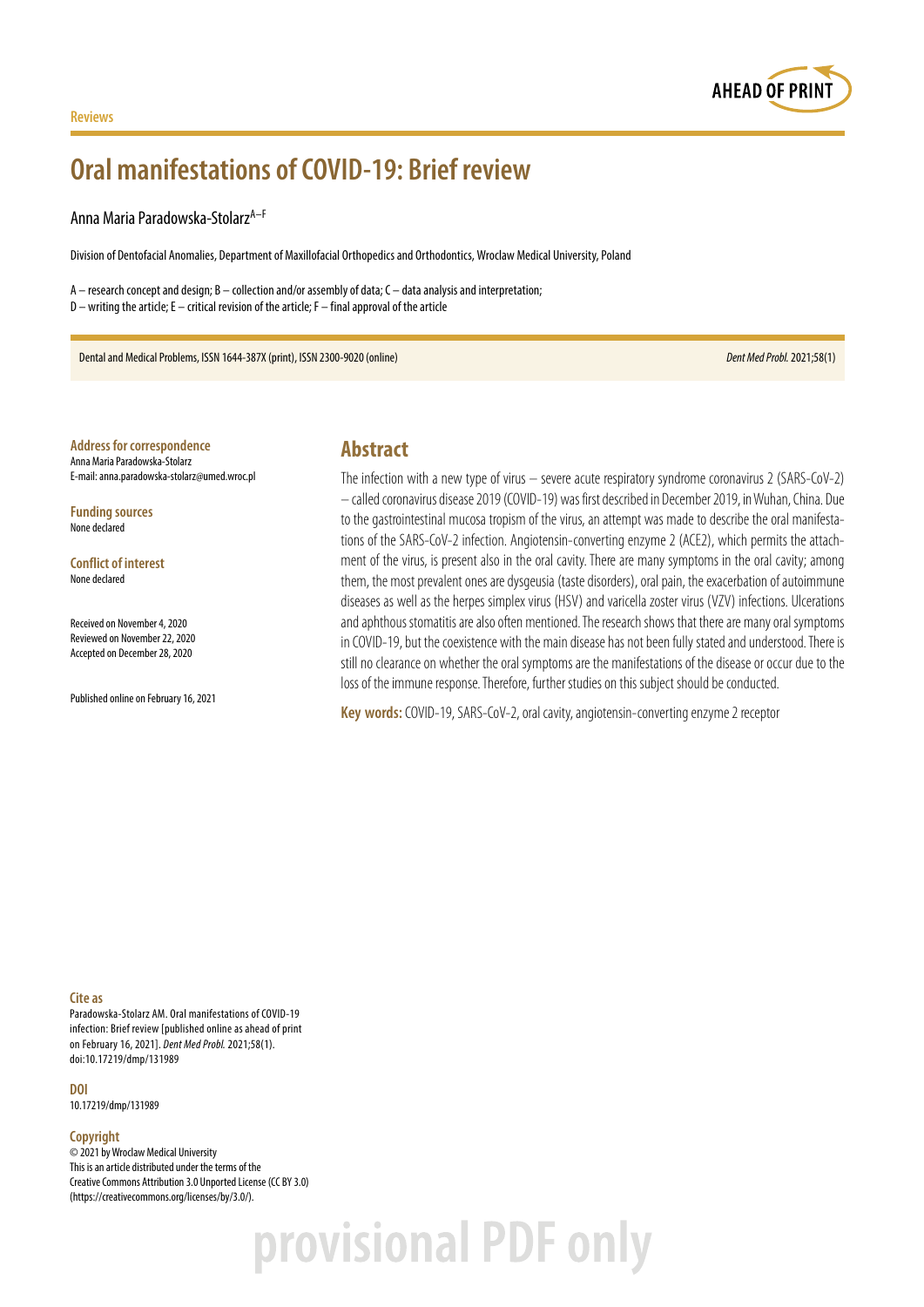### **Introduction**

The novel coronavirus pneumonia was first observed in December 2019 in Wuhan, in the Hubei Province of China. World Health Organization (WHO) named the virus severe acute respiratory syndrome coronavirus 2 (SARS-CoV-2) and the disease – coronavirus disease 2019 (COVID-19). The most common symptoms are fever, cough, shortness of breath or difficulty in breathing, fatigue, and muscle or body aches. Less common features, such as headache, the loss of taste or smell, a sore throat, diarrhea, and nausea or vomiting, may be present. The severity of symptoms depends on the time of exposure to the virus, the patient's age and gender as well as the coexisting diseases. The contact and droplet modes of transmission of the virus are well known. The gastrointestinal mucosa tropism of SARS-CoV-2 has been proven by biopsies. Due to the presence of the virus in stool, gastrointestinal transmission is also possible.  $^{1-4}$ 

The COVID-19 virus binds to 2 main host cell receptors – angiotensin-converting enzyme 2 (ACE2) and transmembrane protease serine 2 (also called transmembrane serine protease or TMPRSS2).2 The severity of the coronavirus infection depends on many interactions, i.e., virus attachment, ACE2 receptor recognition, protease cleaving, and membrane fusion. The ACE2 receptor is highly expressed in the lung alveolar type 2 (AT2) cells, the esophagus, and the epithelial cells of the ileum and the colon. Apart from the above, ACE2 can also be found in the absorptive enterocytes from the ileum and the colon.<sup>1</sup>

In the oral cavity, those receptors are present mostly on the tongue and in the salivary glands.<sup>3</sup> They also occur in the nasopharynx, oral and nasal mucosa.4 The course of infection is based on viral coagulopathy, which includes the consumption of platelets, thrombin and increased fibrin degradation products. The specific mechanism(s) of this phenomenon has not been fully understood. The treatment modalities have not been stated either.<sup>2</sup> It is also a well-known fact that patients with autoimmune diseases are predisposed to the SARS-CoV-2 infection.5

Nostril and throat swab are the most common diagnostic tools. The molecular polymerase chain reaction (PCR) tests enable finding the SARS-CoV-2 genes. In 42.9–81.8% of patients with a negative throat swab, the result might be positive when the probe is taken from the stool.<sup>6</sup>

The aim of this review was to briefly present the possible symptoms of COVID-19 in the oral cavity.

### **Material and methods**

The PubMed database was searched to achieve the recent information, dating from December 2019 to October 2020. The key words were: 'COVID-19' and 'oral cavity manifestations'. Eighty-nine articles were found; among them, only 68 were full-text articles and referred to the

provisional PDF only

studied topic. The chosen articles were in English only and were peer-reviewed. Twenty-one articles were written in a language other than English and were not taken into consideration. In the last step, the papers without clear background were excluded.

## **Oral manifestations**

During the infection, SARS-CoV-2 is detected in saliva, so the salivary gland transmission of the virus is also possible.<sup>1</sup> The oral cavity, as part of the gastrointestinal duct, is also rich in ACE2 receptors, especially in the salivary glands and the dorsum of the tongue. Most of the symptoms present in the oral cavity are due to the impaired immune system and/or susceptible oral mucosa.3

The frequency of oral manifestations of COVID-19 is not known, but a huge study of 666 patients suggests that oral cavity findings are present in 25.65% of cases.<sup>7,8</sup> It is hypothesized that mild severity of disease is related to no symptoms or minor symptoms of the disease.<sup>7,8</sup> The common symptoms are blisters, ulcerations and desquamative gingivitis.<sup>9</sup> The ulcerations of the tongue occur quite often. The observations show that most of them are non-bleeding, but painful. They are always present on the dorsum or side of the tongue. Only in 15% of patients, tongue ulcerations develop on the ventral surface.10 All the ulcerations and wounds may also result from the formation of thrombi and vasculitis in the oral cavity.<sup>11</sup> Doctors reported white plaque on the dorsum of the tongue during the SARS-CoV-2 infection as well.<sup>2</sup> The plaque did not react to antifungal treatment. It was retrospectively recognized as geographic tongue with an exacerbation during COVID-19. Additionally, multiple pinpoint yellowish ulcers on the dorsum of the tongue were present; those were probably the late-stage ulcers of the herpetic infection.2 Herpes simplex virus (HSV) ulcerations are usually associated with stress due to presence of the disease and are not a specific symptom of the SARS-CoV-2 infection.12 Frequently, ulcerations are combined with swelling.<sup>13</sup> Herpes zoster (HZ) disease might also be manifested.<sup>10</sup> Other oral symptoms might be explained through the aggravation of immune/defense mechanisms toward the present lesions. The most commonly observed are pemphigus, lichen planus, pemphigoid, and Sjögren's syndrome.4 A specific set of symptoms, called Kawasaki-like symptoms, is the most severe oral manifestation. This includes erythema, dryness, the fissuring, peeling, cracking, and bleeding of mucosa and the lips, and strawberry tongue. Apart from oral manifestations, cervical lymphadenopathy is also observed.14 In the case of COVID-19, the mimic of Kawasaki syndrome is called multisystem inflammatory syndrome in children (MIS-C) or hyperinflammatory shock. It is observed mainly in children. A sore throat, malaise, diarrhea and abdominal sensations, anorexia, rash skin, and conjunctivitis are other symptoms.15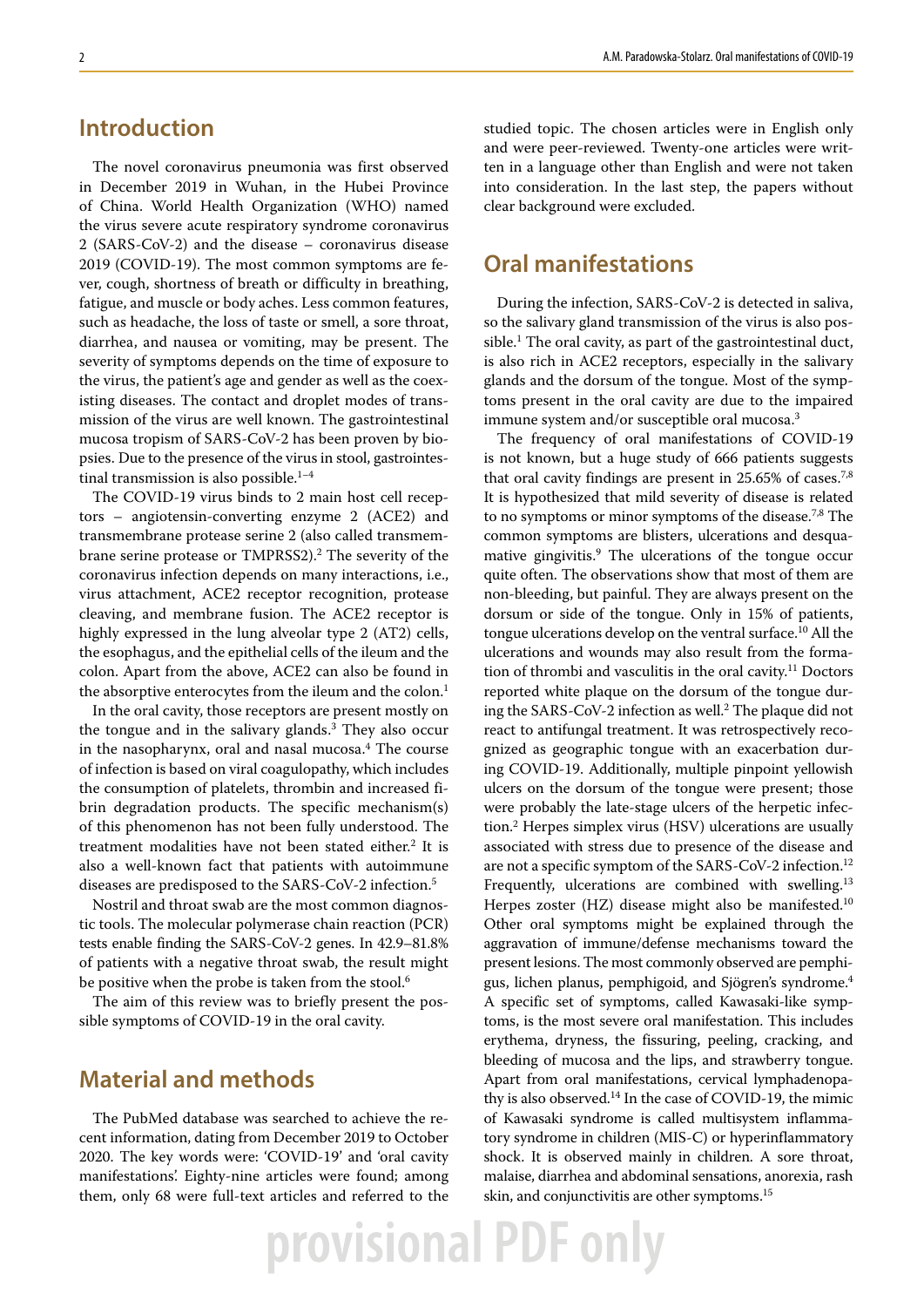Fungal infections are also one of the common oral manifestations of SARS-CoV-2, probably caused by lower immunity.16 It has to be mentioned that a case of a neonate with COVID-19 and oral cavity candidiasis has been described.17

The most frequent locations of the COVID-19 symptoms are the palate and the tongue, followed by the gums and the lips. Patients report pain in 75% of cases.<sup>18</sup> Oral lesions heal within 3–21 days, either spontaneously or through topical treatment and oral hygiene.<sup>19</sup>

Most of the lesions in the oral cavity are prior to COVID-19 infection or result from the applied treatment.<sup>3</sup> Some patients may present with problems regarding soft tissues, saliva production and neurologically based oral sensations, even after a full recovery from COVID-19.<sup>4</sup> It is stated that olfactory and taste disturbances are the only oral symptoms of COVID-19. Dysgeusia and the loss of scent are caused by the edema of the respiratory epithelium.12 Most of the patients (91%) report taste changes before other symptoms occur.<sup>20,21</sup> As many as 33.9% of patients present taste or olfactory disorders (e.g., anosmia)<sup>20</sup> and  $18.6\%$  – both of these.<sup>21</sup> Other researches show that 25% of patients reported impaired taste, 15% had burning sensations and 20% difficulty in swallowing.<sup>22</sup> Ageusia is observed in 24% of patients, hypogeusia in 35% and dysgeusia in 38%.19 Taste disorders are more common in women than men.19 It has also been reported that instead of the loss of taste, metallic taste was felt.14

A strong correlation between oral cavity manifestations and COVID-19 has also been shown. The appearance of oral lesions depends on the severity of the main disease. During the treatment of the viral infection, oral symptoms recede as well.<sup>23</sup>

All the symptoms mentioned above are collected in Table 1.

The recent research by Emodi-Perlman et al. shows that also the temporomandibular joint and muscles are involved in COVID-19.<sup>24</sup> The authors proved that the worldwide situation had increased the frequency of anxiety and resulted in the rise of temporomandibular disorders and bruxism.<sup>24</sup>

Table 1. Oral manifestations of severe acute respiratory syndrome coronavirus 2 (SARS-CoV-2) infection2,3,7,8,13,14,19

| Region<br>of the oral cavity | <b>Symptoms</b>                                                                                                                                                                                                                |
|------------------------------|--------------------------------------------------------------------------------------------------------------------------------------------------------------------------------------------------------------------------------|
| Tonque dorsum                | white plaque and erythematous plaque, yellowish<br>ulcerations (HSV), exacerbation of geographic tongue,<br>candidiasis, thrush, ulcers, transient lingual papillitis,<br>glossitis, lateral indentations, patch depapillation |
| Oral mucosa                  | ulcerations, petechiae, stomatitis (specifically<br>aphthous stomatitis), exacerbation of autoimmune<br>disorders, blisters, macules, mucositis                                                                                |
| Gingivae                     | gingivitis, desquamative gingivitis                                                                                                                                                                                            |
| Other                        | dysgeusia (taste disorders), xerostomia, oral pain,<br>erythematous surface in the oropharynx<br>and on the hard palate, oral petechiae, a sore throat,<br>Kawasaki-like disease, pruritus                                     |

HSV – herpes simplex virus.

### **Conclusions**

It has neither been confirmed nor disproven that the oral cavity is a place of manifestation of the SARS-CoV-2 infection and COVID-19. We still have to remember that oral–fecal transmission is possible, especially that the virus is detected in stool months after the beginning of the infection, even after the respiratory symptoms disappear.<sup>25,26</sup> A conclusion that oral manifestations may not be symptomatic of SARS-CoV-2, but may result from the exacerbation of other diseases, should be made.27 It also has to be remembered that the oral cavity is full of ACE2 receptors, which have a strong affinity to the COVID-19 virus.

#### **ORCID iDs**

Anna Maria Paradowska-Stolarz **b** https://orcid.org/0000-0003-2817-1445

#### **References**

- 1. Gu J, Han B, Wang J. COVID-19: Gastrointestinal manifestations and potential fecal–oral transmission. *Gastroenterology*. 2020;158(6):1518–1519. doi:10.1053/j.gastro.2020.02.054
- 2. Kipshidze N, Dangas G, White CJ, et al. Viral coagulopathy in patients with COVID-19: Treatment and care. *Clin Appl Thromb Hemost*. 2020;26:1076029620936776. doi:10.1177/1076029620936776
- 3. Amorim dos Santos J, Costa Normando AG, Carvalho da Silva RL, et al. Oral mucosal lesions in a COVID-19 patient: New signs or secondary manifestations? *Int J Infect Dis*. 2020;97:326–328. doi:10.1016/j.ijid.2020.06.012
- 4. Dziedzic A, Wojtyczka R. The impact of coronavirus infectious disease 19 (COVID-19) on oral health. *Oral Dis*. 2020. doi:10.1111/ odi.13359
- 5. Ferri C, Giuggioli D, Raimondo V, et al.; COVID-19 & ASD Italian Study Group. COVID-19 and rheumatic autoimmune systemic diseases: Report of a large Italian patients series. *Clin Rheumatol*. 2020;39(11):3195–3204. doi:10.1007/s10067-020-05334-7
- 6. Cha MH, Regueiro M, Sandhu DS. Gastrointestinal and hepatic manifestations of COVID-19: A comprehensive review. *World J Gastroenterol*. 2020;26(19):2323–2332. doi:10.3748/wjg.v26.i19.2323
- 7. Vieira AR. Oral manifestations in coronavirus disease 2019 (COVID-19). *Oral Dis*. 2020. doi:10.1111/odi.13463
- 8. Nuno-Gonzalez A, Martin-Carrillo P, Magaletsky K, et al. Prevalence of mucocutaneous manifestations in 666 patients with COVID-19 in a field hospital in Spain: Oral and palmoplantar findings. *Br J Dermatol*. 2021;184(1):184–185. doi:10.1111/bjd.19564
- 9. Sinadinos A, Shelswell J. Oral ulceration and blistering in patients with COVID-19. *Evid Based Dent*. 2020;21(2):49. doi:10.1038/s41432- 020-0100-z
- 10. Riad A, Kassem I, Hockova B, Badrah M, Klugar M. Tongue ulcers associated with SARS-CoV-2 infection: A case series. *Oral Dis*. 2020. doi:10.1111/odi.13635
- 11. Cruz Tapia RO, Peraza Labrador AJ, Guimaraes DM, Matos Valdez LH. Oral mucosal lesions in patients with SARS-CoV-2 infection. Report of four cases. Are they a true sign of COVID-19 disease? *Spec Care Dentist*. 2020. doi:10.1111/scd.12520
- 12. Al-Khatib A. Oral manifestations in COVID-19 patients. *Oral Dis*. 2020. doi:10.1111/odi.13477
- 13. Kitakawa D, Oliveira FE, Neves de Castro P, Carvalho LFCS. Short report – herpes simplex lesion in the lip semimucosa in a COVID-19 patient. *Eur Rev Med Pharmacol Sci*. 2020;24(17):9151–9153. doi:10.26355/eurrev\_202009\_22863
- 14. Capocasale G, Nocini R, Faccioni P, et al. How to deal with coronavirus disease 2019: A comprehensive narrative review about oral involvement of the disease. *Clin Exp Dent Res*. 2020. doi:10.1002/cre2.332
- 15. Al Ameer HH, AlKadhem SM, Busaleh F, AlKhwaitm S, Llaguno MBB. Multisystem inflammatory syndrome in children temporally related to COVID-19: A case report from Saudi Arabia. *Cureus*. 2020;12(9):e10589. doi:10.7759/cureus.10589

## provisional PDF only